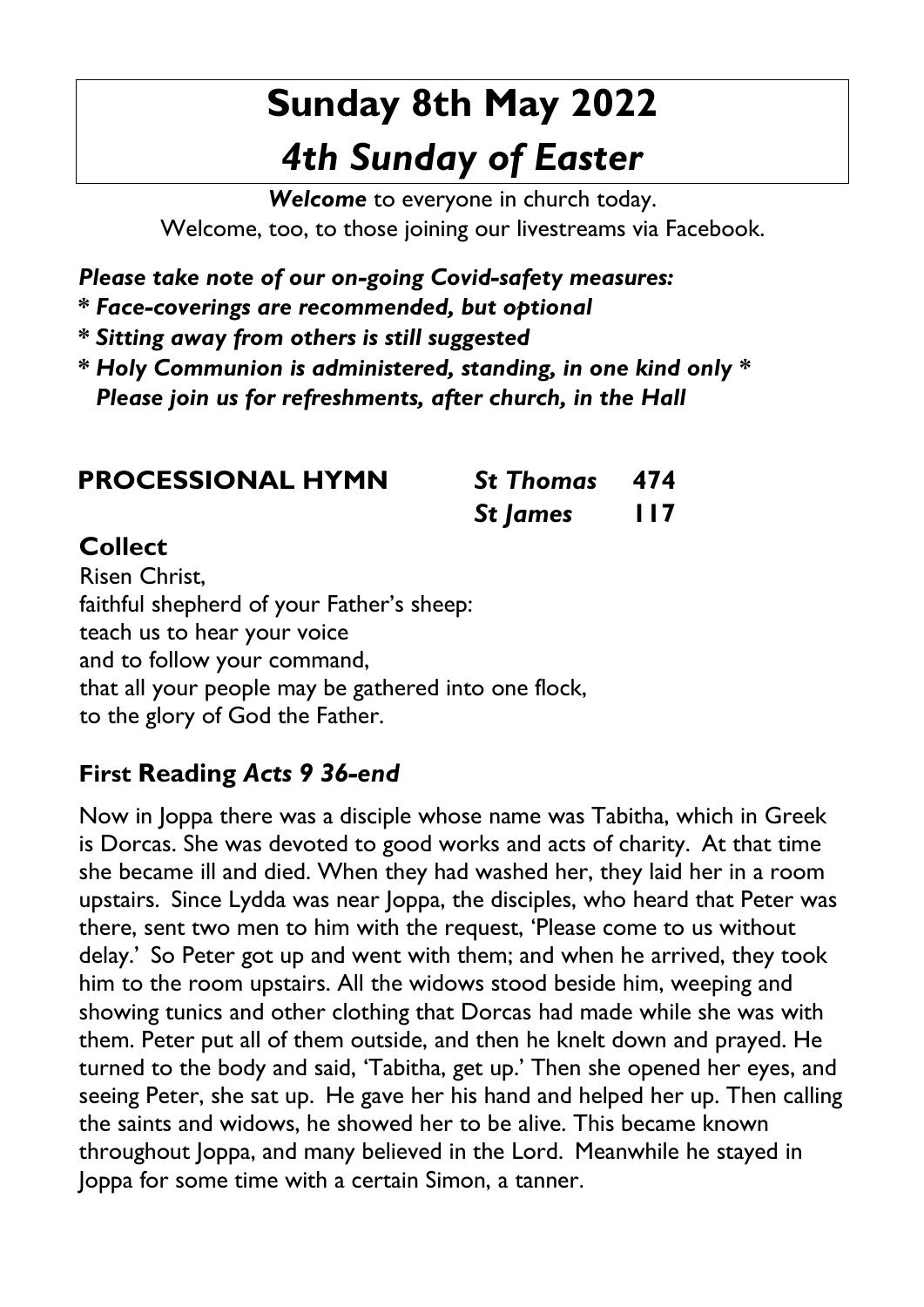**GRADUAL HYMN** 

| <b>St Thomas</b> | 243 |
|------------------|-----|
| <b>St James</b>  | 378 |

#### **Gospel Reading** *John 10.22-30*

At that time the festival of the Dedication took place in Jerusalem. It was winter, and Jesus was walking in the temple, in the portico of Solomon. So the Jews gathered around him and said to him, 'How long will you keep us in suspense? If you are the Messiah, tell us plainly.' Jesus answered, 'I have told you, and you do not believe. The works that I do in my Father's name testify to me; but you do not believe, because you do not belong to my sheep. My sheep hear my voice. I know them, and they follow me. I give them eternal life, and they will never perish. No one will snatch them out of my hand. What my Father has given me is greater than all else, and no one can snatch it out of the Father's hand. The Father and I are one.'

| <b>OFFERTORY HYMN</b>  | <b>St Thomas</b>  | -293    |
|------------------------|-------------------|---------|
|                        | St James          | 393     |
| <b>COMMUNION HYMNS</b> | St Thomas 117, 48 |         |
|                        | St James          | 282,274 |

#### **Prayer After Communion**

Merciful Father, you gave your Son Jesus Christ to be the good shepherd, and in his love for us to lay down his life and rise again: keep us always under his protection, and give us grace to follow in his steps; through Jesus Christ our Lord.

| <b>FINAL HYMN</b> | <b>St Thomas</b> 518 |  |
|-------------------|----------------------|--|
|                   | St James 485         |  |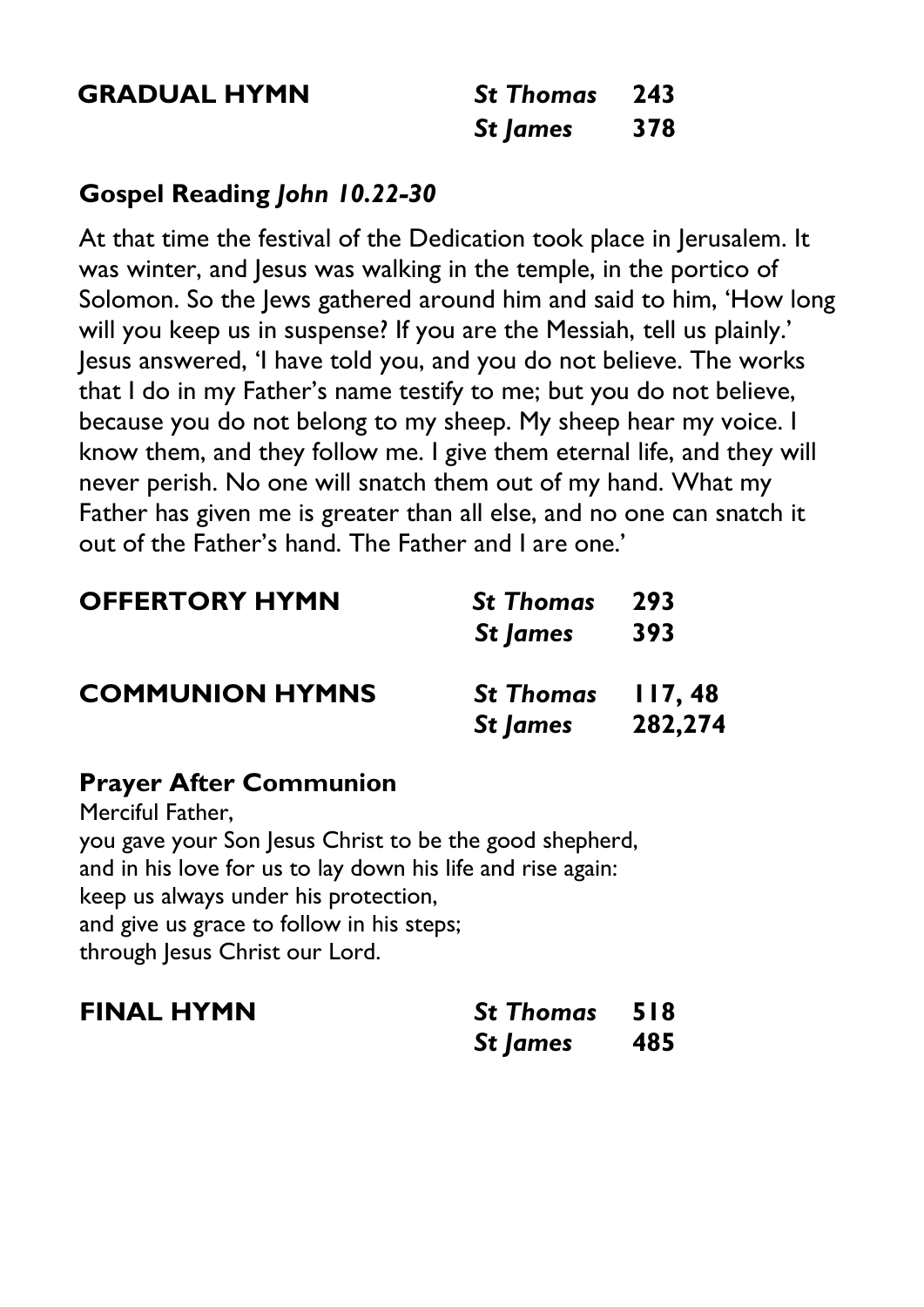# **The Week Ahead & Information**

| <b>Today</b>    | St Thomas' APCM follows on directly from the Parish<br>Eucharist in church |                                                        |  |
|-----------------|----------------------------------------------------------------------------|--------------------------------------------------------|--|
|                 |                                                                            | 12.30-5 Final chance to see the East Lancahsire Quilt  |  |
|                 | Exhibition at St James'. The café will be open until 4pm.                  |                                                        |  |
| Monday-Saturday |                                                                            |                                                        |  |
|                 | 9am                                                                        | Morning Prayer on St Thomas' Facebook page             |  |
| Monday          | 8.45                                                                       | Tea, Toast & Tots drop-in at St James'                 |  |
|                 | $-10.30$                                                                   |                                                        |  |
|                 |                                                                            | 6-8pm Rainbows & Brownies in St James' Hall            |  |
| Tuesday         |                                                                            | 9.30-11 Thomas' Tots in the Church Hall                |  |
|                 | 10am                                                                       | Eucharist at St James'                                 |  |
|                 | l Iam                                                                      | Funeral for Denzil Morris RIP at St Alban's Church,    |  |
|                 |                                                                            | Broadheath, Altrincham WA14 5NX                        |  |
|                 | 12pm                                                                       | Eat & Meet Lunch at St James'                          |  |
|                 | 2pm                                                                        | Mothers' Union in the Refectory – a talk about refugee |  |
|                 |                                                                            | families. All very welcome.                            |  |
| Wednesday       | 7pm                                                                        | Choir Practise at St James'                            |  |
| Thursday        | 10am                                                                       | Eucharist at St Thomas'                                |  |
|                 | 2.30                                                                       | Thursday Friends & Food at St Thomas' Hall             |  |
| <b>Saturday</b> | $10 - 1$                                                                   | Pop-up Café for Christian Aid at St Thomas' Car Park   |  |
|                 |                                                                            |                                                        |  |

### **Next Sunday – 15th May – 5 th Sunday of Easter**

| 9.15  | Eucharist at St Thomas'               |
|-------|---------------------------------------|
|       | followed by bacon butties in the Hall |
|       | 10.45 Eucharist at St James'          |
|       | followed by the Annual Meeting        |
| 11.15 | Baptism of Finley at St Thomas'       |
| 3.30  | Evening Prayer (BCP) at St Thomas'    |

### **APCMs**

St Thomas' meeting is TODAY. St James' is NEXT SUNDAY.

Nomination forms for Churchwardens, PCC and Deanery Synod reps are available at the back of church. These should be completed and handed to PCC Secretaries (or Fr David) **before** the meetings.